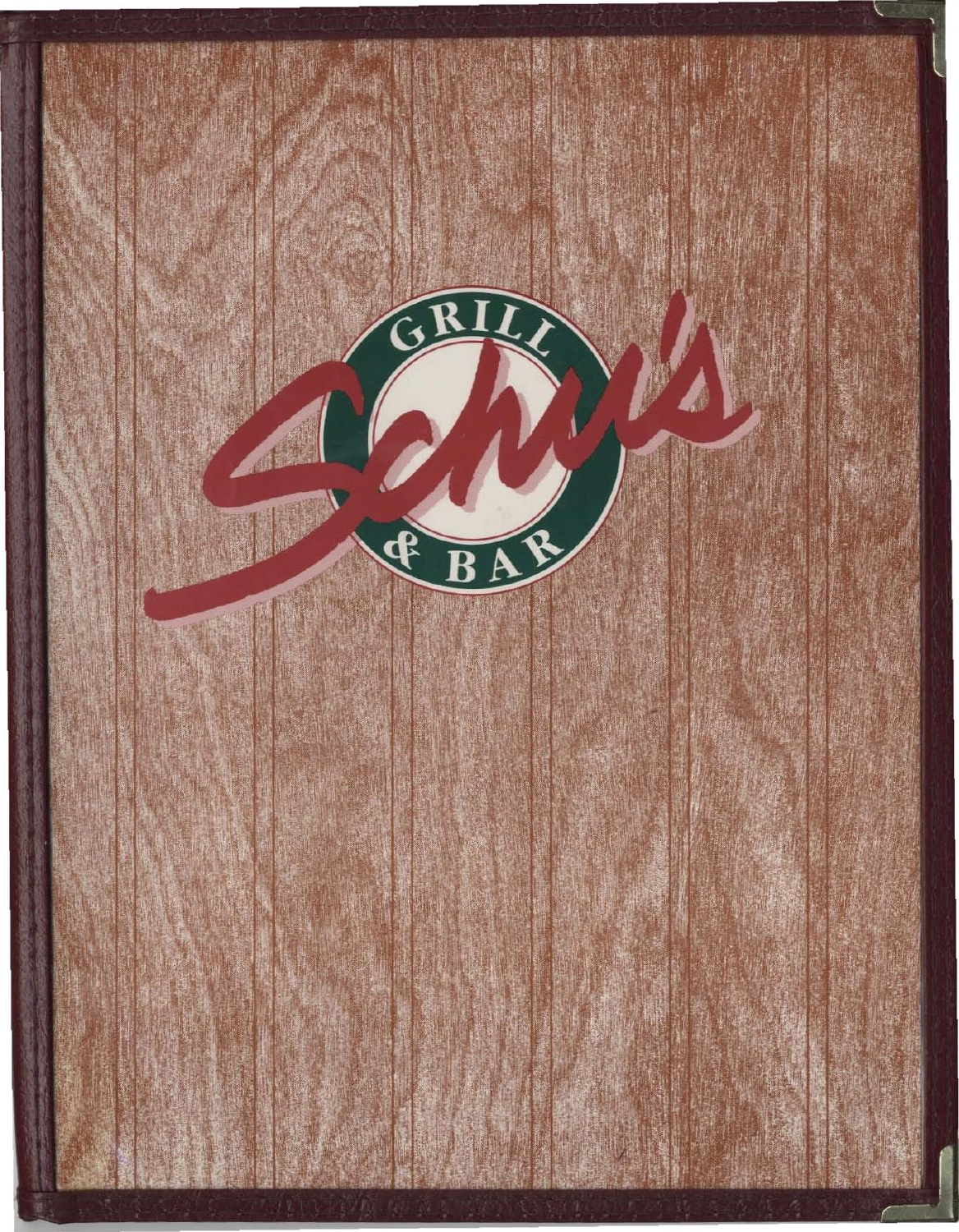# **SOUPS AND SALADS**

#### Chef's Soup of the Day

cup .......... 2.25 bowl.......... 3.25

#### **Capsar Salad**

Traditional Caesar with housebaked croutons, add chicken or tuna ....... 7.75

### **Schu's Chef Salad**

Mixed greens, roast beef, turkey, ham, Colby & Swiss cheese wedges, tomato, cucumber 

## **WA Signature Potato Soup** Topped with Cheddar cheese, ...

# bowl.......... 3.25

## **Schu's Steak Salad**

Marinated flank steak, chargrilled 

#### **Greenhouse Salad**

Schu's house salad with mixed greens. 

3.25

## **COMBINATIONS**

All combinations accompanied by housebaked fresh bread

Create your own lunch combination by selecting any two of the following items:

Cup of our Signature Potato Soup . Cup of our Soup of the Day . Fresh Garden Salad

Petite Caesar • Half Sandwich (Choice of Smoked Turkey with Pepper Slaw, American Turkey Salad or Club Panini)

# **LUNCHEON FAVORITES**

## **Sizzling Fajitas**

Beef, chicken or combination served with grilled onlons and peppers, sour cream and fresh salsa, cheese, 8.95 

#### Nachos Southwest

Tortilla chips, black bean salsa, tomatoes, 

### **Schu's Potato Skins**

Crispy skins topped with bacon, tomatoes, scallions, peppers and onions; 

#### Vegetable Quesadilla

Blended cheeses, onions and peppers, scallions, mild green chilles & tomatoes; 

## Chicken Quesadilla

| Grilled chicken strips, sauteed peppers & onions,    |     |
|------------------------------------------------------|-----|
| mixed Colby & Jack cheeses and our special marinade; |     |
| served with salsa and sour cream.                    | 8.5 |

#### Quiche

Deep dish style, made daily with chef's choice of fresh ingredients; 

To better serve parties of 8 or more a 16% gratuity will be added to the check (no separate checks please). Please refrain from cigar smoking.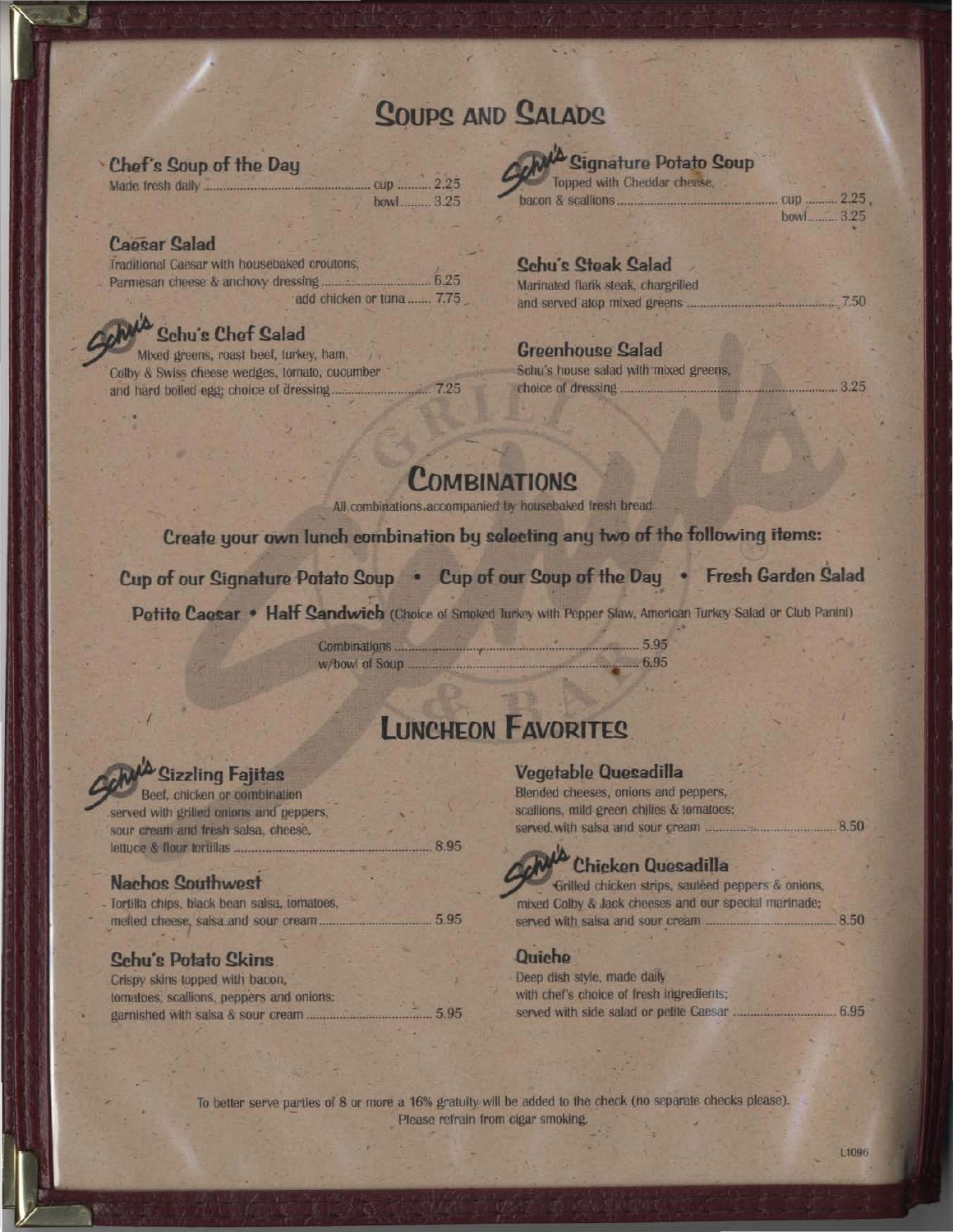# **FEATURED SANDWICHES**

All of our sandwiches are made on our housebaked breads, served with fresh made potato chips

7.50

6.95

## **Schu's Steak Sandwich**

|                                                  | -Shaved beef, salami, onions & peppers, |  |
|--------------------------------------------------|-----------------------------------------|--|
| Cheddar and Provolone; served on a hoagie roll : |                                         |  |

### **Smoked Turkey with Pepper Slaw**

|                     |  | Smoked turkey breast, peppered coleslaw, |                                            |  |
|---------------------|--|------------------------------------------|--------------------------------------------|--|
|                     |  |                                          | lettuce and tomatoes; served on housebaked |  |
| country wheat bread |  |                                          |                                            |  |

### **Club Panini**

Peppered turkey, ham, roast pork, Swiss cheese, grilled red onions, fresh basil and tomatoes: served hot with Italian dressing on our grilled focaccia bread......... 6.95

#### **Reuben**

Traditional sandwich of corned beef, sauerkraut. Swiss cheese, and Thousand Island dressing on our housebaked country rye bread ......... 6.95

#### **American Turkey Salad**

Fresh smoked turkey salad with lettuce 

# **M<sup>/A</sup>** Cajun Chicken Roll-Up

Cajun-spiced chicken, scallions, diced tomatoes, Provolone cheese, Romaine lettuce 

## **Schu's Roller**

Peppered turkey, ham, Romaine lettuce, diced tomatoes, Swiss cheese and basil mayonnaise.......... 6.95

#### Santa Fé Grille

Marinated boneless chicken breast, chargrilled, 

### Portabella Mushroom Sandwich

Grilled and marinated Portabella with red peppers. sprouts, red onion, lettuce & tomato; melted. Muenster cheese on sourdough with housemade chips ..... 6.25

#### **Italian Roast Boof**

Roast beef simmered in mild seasoning. with melted Provolone; served on grilled focaccia bread with spiced au jus for dipping.......... 7.25

## **BURGERS**

Schu's proudly serves a half pound of the leanest, freshest ground beef

#### Old Fashioned with Cheese

Our original burger with choice of Cheddar, Swiss or Provolone cheese; 

#### **Cajun Burger**

Grilled onions, peppers, cajun spices and 

## **BBQ Hickory Burger**

5.95

Topped with BBQ sauce, Cheddar cheese 

# **LUNCHEON ENTREES**

All entrees include housebaked rolls & choice of greenhouse salad or cup of soup

#### Ponné Pasta

Chicken, mushrooms, shredded carrots, broccoll & red peppers; lossed in Alfredo sauce Superintendent Case 7.95

#### Vegetable Pasta

Broccoli, mushrooms, onions and sirredded carrots 

#### **Terrific Pacific Pasta**

Shrimp & scallops tossed in Alfredo sauce with red peppers, spinach, mushrooms, fresh garlic and Parmesan cheese; 

#### **Baked Pacific Northwest Scrod**

Topped with lemon-butter seasoned bread crumbs 

11096

Fat Flavored non-fat, no cholesterol all vegetable patty served with lettuce, tomatoes and onions on our own country wheat bread;

**Veggie Burger** 

**Mushroom Swiss Burger** 

Sautéed mushrooms, melted Swiss cheese: